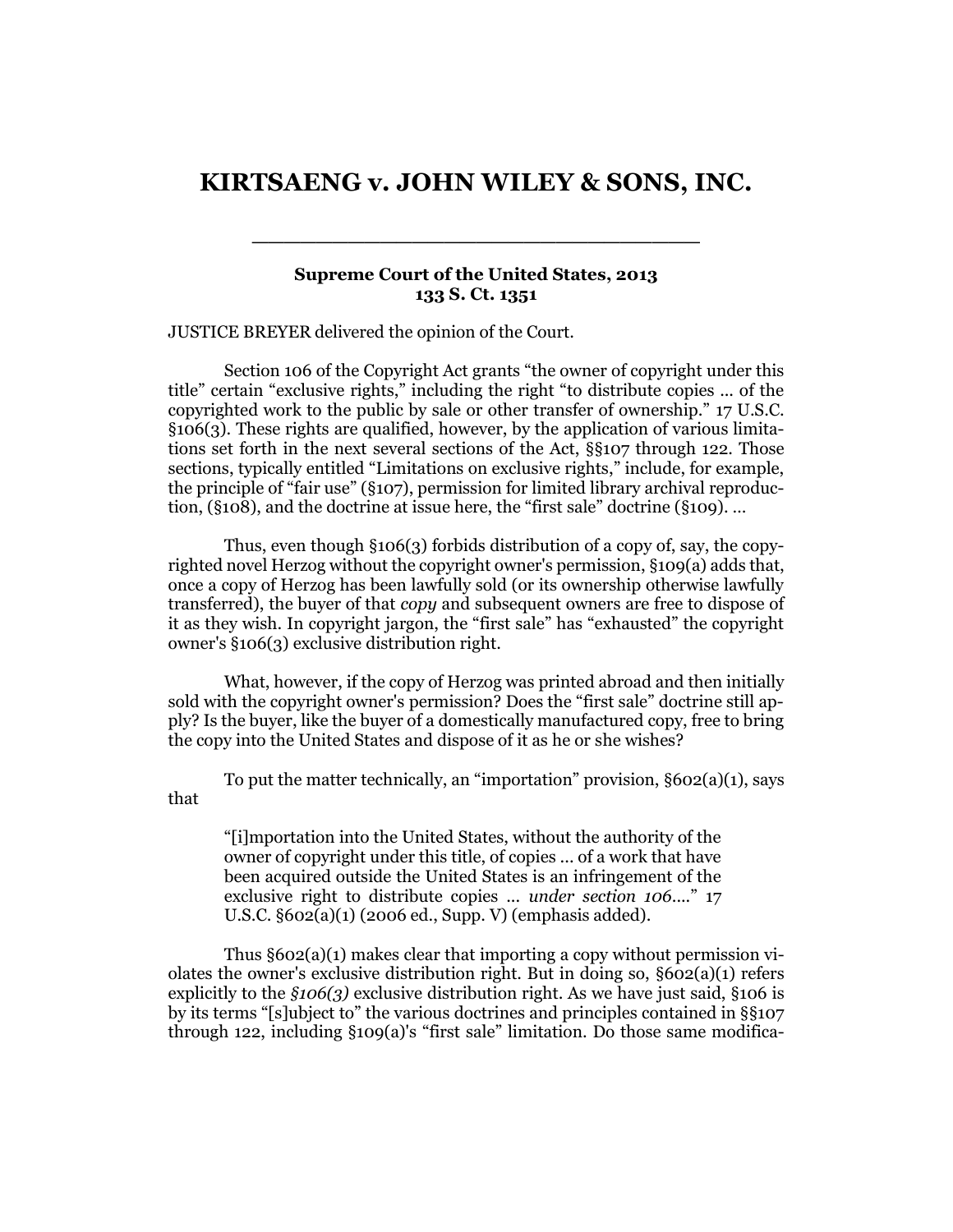tions apply—in particular, does the "first sale" modification apply—when considering whether [§602\(a\)\(1\)](http://www.westlaw.com/Find/Default.wl?rs=dfa1.0&vr=2.0&DB=1000546&DocName=17USCAS602&FindType=L&ReferencePositionType=T&ReferencePosition=SP_7b9b000044381) prohibits importing a copy?

In *[Quality King Distributors, Inc. v. L'anza](http://www.westlaw.com/Find/Default.wl?rs=dfa1.0&vr=2.0&DB=708&FindType=Y&SerialNum=1998065033) Research Int'l, Inc.,* [523 U.S.](http://www.westlaw.com/Find/Default.wl?rs=dfa1.0&vr=2.0&DB=708&FindType=Y&SerialNum=1998065033)  [135, 145 \(1998\),](http://www.westlaw.com/Find/Default.wl?rs=dfa1.0&vr=2.0&DB=708&FindType=Y&SerialNum=1998065033) we held tha[t §602\(a\)\(1\)'](http://www.westlaw.com/Find/Default.wl?rs=dfa1.0&vr=2.0&DB=1000546&DocName=17USCAS602&FindType=L&ReferencePositionType=T&ReferencePosition=SP_7b9b000044381)s reference to [§106\(3\)'](http://www.westlaw.com/Find/Default.wl?rs=dfa1.0&vr=2.0&DB=1000546&DocName=17USCAS106&FindType=L&ReferencePositionType=T&ReferencePosition=SP_d08f0000f5f67)s exclusive distribution right incorporates the later subsections' limitations, including, in particular, the "first sale" doctrine of [§109.](http://www.westlaw.com/Find/Default.wl?rs=dfa1.0&vr=2.0&DB=1000546&DocName=17USCAS109&FindType=L) Thus, it might seem that[, §602\(a\)\(1\)](http://www.westlaw.com/Find/Default.wl?rs=dfa1.0&vr=2.0&DB=1000546&DocName=17USCAS602&FindType=L&ReferencePositionType=T&ReferencePosition=SP_7b9b000044381) notwithstanding, one who buys a copy abroad can freely import that copy into the United States and dispose of it, just as he could had he bought the copy in the United States.

But *[Quality King](http://www.westlaw.com/Find/Default.wl?rs=dfa1.0&vr=2.0&FindType=Y&SerialNum=1998065033)* considered an instance in which the copy, though purchased abroad, was initially manufactured in the United States (and then sent abroad and sold). This case is like *[Quality King](http://www.westlaw.com/Find/Default.wl?rs=dfa1.0&vr=2.0&FindType=Y&SerialNum=1998065033)* but for one important fact. The copies at issue here were manufactured abroad. That fact is important because [§109\(a\)](http://www.westlaw.com/Find/Default.wl?rs=dfa1.0&vr=2.0&DB=1000546&DocName=17USCAS109&FindType=L&ReferencePositionType=T&ReferencePosition=SP_8b3b0000958a4) says that the "first sale" doctrine applies to "a particular copy or phonorecord *lawfully made under this title*." And we must decide here whether the five words, "lawfully made under this title," make a critical legal difference.

Putting section numbers to the side, we ask whether the "first sale" doctrine applies to protect a buyer or other lawful owner of a copy (of a copyrighted work) lawfully manufactured abroad. Can that buyer bring that copy into the United States (and sell it or give it away) without obtaining permission to do so from the copyright owner? Can, for example, someone who purchases, say at a used bookstore, a book printed abroad subsequently resell it without the copyright owner's permission?

In our view, the answers to these questions are, yes. We hold that the "first sale" doctrine applies to copies of a copyrighted work lawfully made abroad.

I

## A

Respondent, John Wiley & Sons, Inc., publishes academic textbooks. Wiley obtains from its authors various foreign and domestic copyright assignments, licenses and permissions—to the point that we can, for present purposes, refer to Wiley as the relevant American copyright owner. Wiley often assigns to its wholly owned foreign subsidiary, John Wiley & Sons (Asia) Pte Ltd., rights to publish, print, and sell Wiley's English language textbooks abroad. Each copy of a Wiley Asia foreign edition will likely contain language making clear that the copy is to be sold only in a particular country or geographical region outside the United States.

For example, a copy of Wiley's American edition says, "Copyright © 2008 John Wiley & Sons, Inc. All rights reserved.... Printed in the United States of America." J. Walker, Fundamentals of Physics, p. vi (8th ed. 2008). A copy of Wiley Asia's Asian edition of that book says: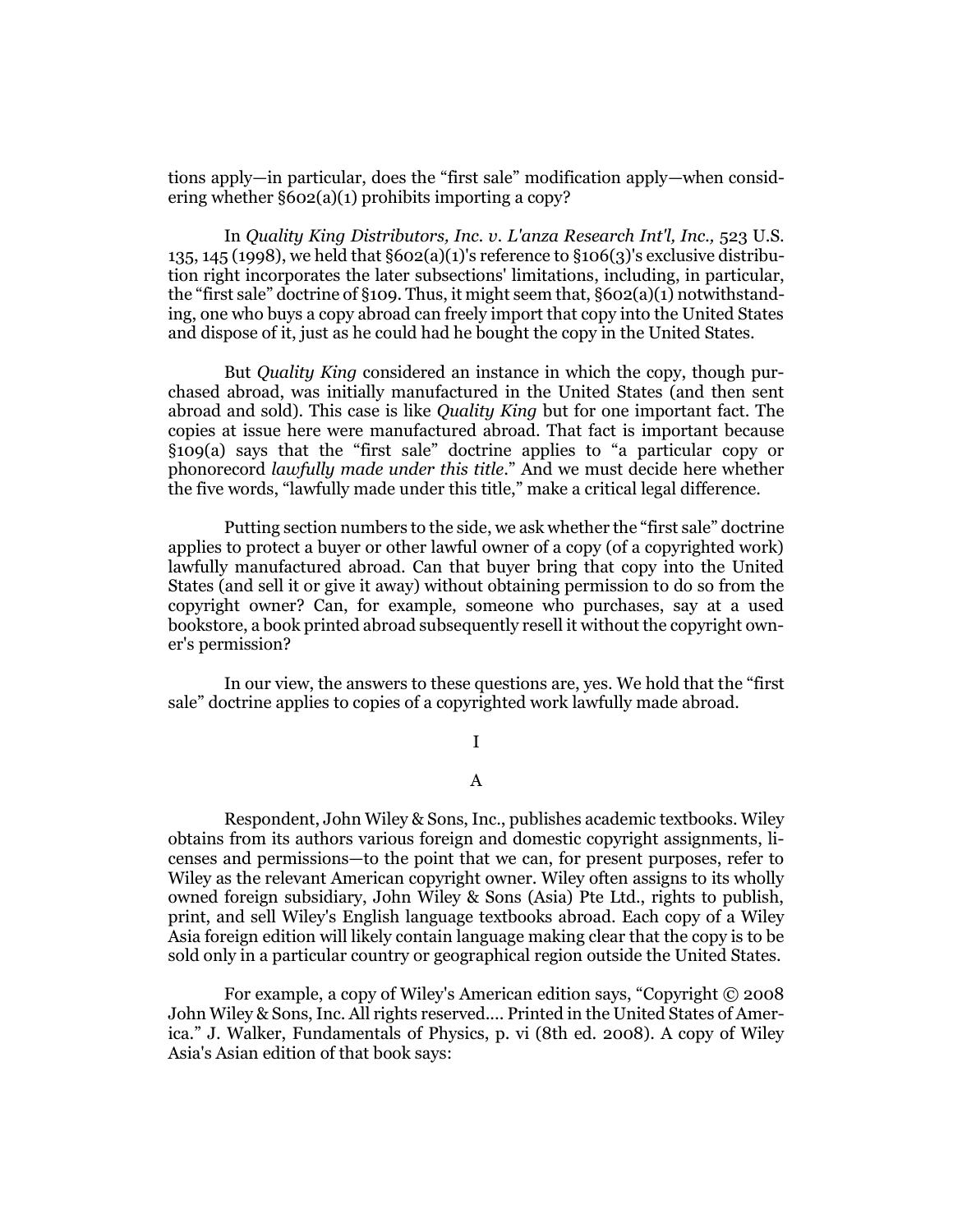"Copyright © 2008 John Wiley & Sons (Asia) Pte Ltd[.] All rights reserved. This book is authorized for sale in Europe, Asia, Africa, and the Middle East only and may be not exported out of these territories. Exportation from or importation of this book to another region without the Publisher's authorization is illegal and is a violation of the Publisher's rights. The Publisher may take legal action to enforce its rights.... Printed in Asia." J. Walker, Fundamentals of Physics, p.vi (8th ed. 2008 Wiley Int'l Student ed.).

Both the foreign and the American copies say:

"No part of this publication may be reproduced, stored in a retrieval system, or transmitted in any form or by any means ... except as permitted under Sections 107 or 108 of the 1976 United States Copyright Act." Compare, *e.g., ibid.* (Int'l ed.), with Walker, *supra,* at vi (American ed.).

The upshot is that there are two essentially equivalent versions of a Wiley textbook, each version manufactured and sold with Wiley's permission: (1) an American version printed and sold in the United States, and (2) a foreign version manufactured and sold abroad. And Wiley makes certain that copies of the second version state that they are not to be taken (without permission) into the United States.

Petitioner, Supap Kirtsaeng, a citizen of Thailand, moved to the United States in 1997 to study mathematics at Cornell University. *.*He paid for his education with the help of a Thai Government scholarship which required him to teach in Thailand for 10 years on his return. Kirtsaeng successfully completed his undergraduate courses at Cornell, successfully completed a Ph.D. program in mathematics at the University of Southern California, and then, as promised, returned to Thailand to teach. While he was studying in the United States, Kirtsaeng asked his friends and family in Thailand to buy copies of foreign edition English-language textbooks at Thai book shops, where they sold at low prices, and mail them to him in the United States. Kirtsaeng would then sell them, reimburse his family and friends, and keep the profit.

## B

In 2008 Wiley brought this federal lawsuit against Kirtsaeng for copyright infringement. Wiley claimed that Kirtsaeng's unauthorized importation of its books and his later resale of those books amounted to an infringement of Wiley's [§106\(3\)](http://www.westlaw.com/Find/Default.wl?rs=dfa1.0&vr=2.0&DB=1000546&DocName=17USCAS106&FindType=L&ReferencePositionType=T&ReferencePosition=SP_d08f0000f5f67) exclusive right to distribute as well as [§602's](http://www.westlaw.com/Find/Default.wl?rs=dfa1.0&vr=2.0&DB=1000546&DocName=17USCAS602&FindType=L) related import prohibition. [17 U.S.C. §§106\(3\) \(2006 ed.\),](http://www.westlaw.com/Find/Default.wl?rs=dfa1.0&vr=2.0&DB=1000546&DocName=17USCAS106&FindType=L&ReferencePositionType=T&ReferencePosition=SP_d08f0000f5f67) [602\(a\)](http://www.westlaw.com/Find/Default.wl?rs=dfa1.0&vr=2.0&DB=1000546&DocName=17USCAS602&FindType=L&ReferencePositionType=T&ReferencePosition=SP_8b3b0000958a4) (2006 ed., Supp. V). Kirtsaeng replied that the books he had acquired were "'lawfully made'" and that he had acquired them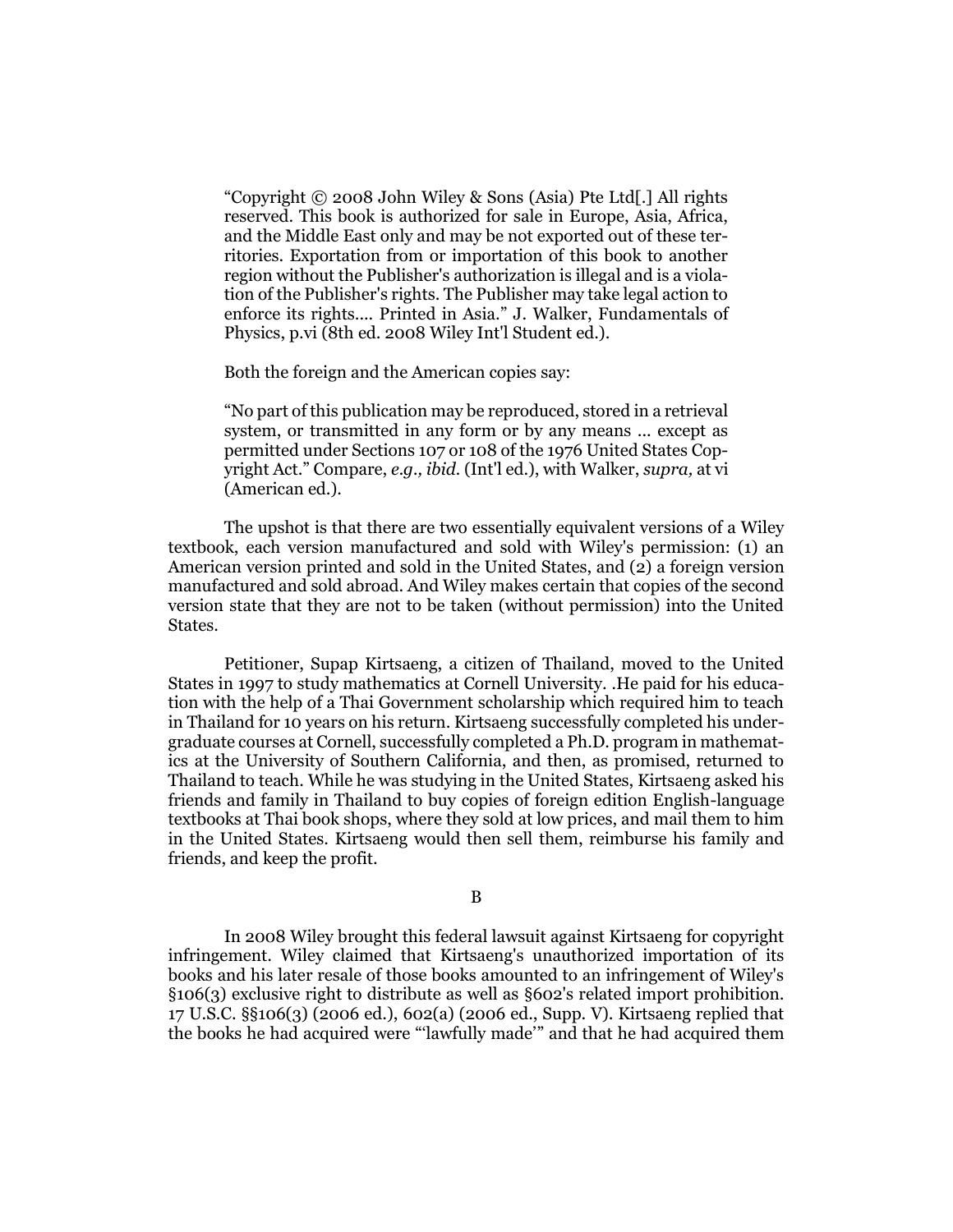legitimately. Thus, in his view, [§109\(a\)](http://www.westlaw.com/Find/Default.wl?rs=dfa1.0&vr=2.0&DB=1000546&DocName=17USCAS109&FindType=L&ReferencePositionType=T&ReferencePosition=SP_8b3b0000958a4)'s "first sale" doctrine permitted him to resell or otherwise dispose of the books without the copyright owner's further permission.

The District Court held that Kirtsaeng could not assert the "first sale" defense because, in its view, that doctrine does not apply to "foreign-manufactured goods" (even if made abroad with the copyright owner's permission). ….

On appeal, a split panel of the Second Circuit agreed with the District Court. It pointed out that [§109\(a\)](http://www.westlaw.com/Find/Default.wl?rs=dfa1.0&vr=2.0&DB=1000546&DocName=17USCAS109&FindType=L&ReferencePositionType=T&ReferencePosition=SP_8b3b0000958a4)'s "first sale" doctrine applies only to "the owner of a particular copy ... *lawfully made under this title.*" *[Id.,](http://www.westlaw.com/Find/Default.wl?rs=dfa1.0&vr=2.0&FindType=Y&SerialNum=2025868231)* [at 218](http://www.westlaw.com/Find/Default.wl?rs=dfa1.0&vr=2.0&FindType=Y&SerialNum=2025868231)–219 (emphasis added). And, in the majority's view, this language means that the "first sale" doctrine does not apply to copies of American copyrighted works manufactured abroad. *[Id.,](http://www.westlaw.com/Find/Default.wl?rs=dfa1.0&vr=2.0&FindType=Y&SerialNum=2025868231)* [at 221.](http://www.westlaw.com/Find/Default.wl?rs=dfa1.0&vr=2.0&FindType=Y&SerialNum=2025868231) A dissenting judge thought that the words "lawfully made under this title" do not refer "to a place of manufacture" but rather "focu[s] on whether a particular copy was manufactured lawfully under" America's copyright statute, and that "the lawfulness of the manufacture of a particular copy should be judged by U.S. copyright law." *[Id.,](http://www.westlaw.com/Find/Default.wl?rs=dfa1.0&vr=2.0&FindType=Y&SerialNum=2025868231)* [at 226](http://www.westlaw.com/Find/Default.wl?rs=dfa1.0&vr=2.0&FindType=Y&SerialNum=2025868231) (opinion of Murtha, J.). …

II

We must decide whether the words "lawfully made under this title" restrict the scope of [§109\(a\)](http://www.westlaw.com/Find/Default.wl?rs=dfa1.0&vr=2.0&DB=1000546&DocName=17USCAS109&FindType=L&ReferencePositionType=T&ReferencePosition=SP_8b3b0000958a4)'s "first sale" doctrine geographically. The Second Circuit, the Ninth Circuit, Wiley, and the Solicitor General (as *amicus*) all read those words as imposing a form of *geographical* limitation. The Second Circuit held that they limit the "first sale" doctrine to particular copies "made in territories *in which the Copyright Act is law,*" which (the Circuit says) are copies "manufactured domestically," not "outside of the United States." (emphasis added). Wiley agrees that those five words limit the "first sale" doctrine "to copies made in conformance with the [United States] Copyright Act *where the Copyright Act is applicable*," which (Wiley says) means it does not apply to copies made "outside the United States" and at least not to "foreign production of a copy for distribution exclusively abroad." ….

Kirtsaeng, however, reads the words "lawfully made under this title" as imposing a *non-*geographical limitation. He says that they mean made "in accordance with" or "in compliance with" the Copyright Act. In that case, [§109\(a\)](http://www.westlaw.com/Find/Default.wl?rs=dfa1.0&vr=2.0&DB=1000546&DocName=17USCAS109&FindType=L&ReferencePositionType=T&ReferencePosition=SP_8b3b0000958a4)'s "first sale" doctrine would apply to copyrighted works as long as their manufacture met the requirements of American copyright law. In particular, the doctrine would apply where, as here, copies are manufactured abroad with the permission of the copyright owner.

In our view[, §109\(a\)'s](http://www.westlaw.com/Find/Default.wl?rs=dfa1.0&vr=2.0&DB=1000546&DocName=17USCAS109&FindType=L&ReferencePositionType=T&ReferencePosition=SP_8b3b0000958a4) language, its context, and the common-law history of the "first sale" doctrine, taken together, favor a *non*-geographical interpretation. We also doubt that Congress would have intended to create the practical copyrightrelated harms with which a geographical interpretation would threaten ordinary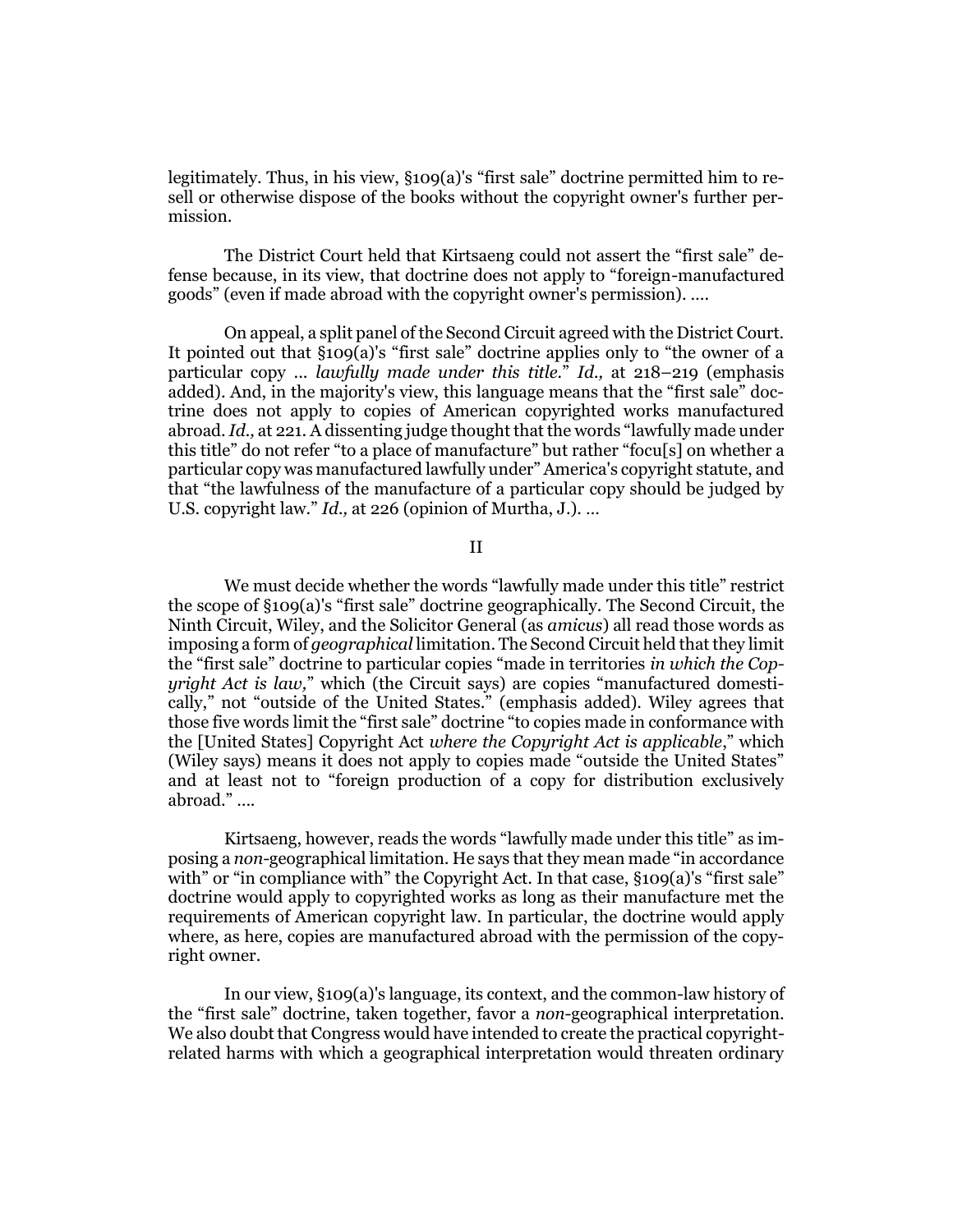scholarly, artistic, commercial, and consumer activities. We consequently conclude that Kirtsaeng's nongeographical reading is the better reading of the Act.

#### A

The language of [§109\(a\)](http://www.westlaw.com/Find/Default.wl?rs=dfa1.0&vr=2.0&DB=1000546&DocName=17USCAS109&FindType=L&ReferencePositionType=T&ReferencePosition=SP_8b3b0000958a4) read literally favors Kirtsaeng's nongeographical interpretation, namely, that "lawfully made under this title" means made "in accordance with" or "in compliance with" the Copyright Act. The language of [§109\(a\)](http://www.westlaw.com/Find/Default.wl?rs=dfa1.0&vr=2.0&DB=1000546&DocName=17USCAS109&FindType=L&ReferencePositionType=T&ReferencePosition=SP_8b3b0000958a4) says nothing about geography. The word "under" can mean "[i]n accordance with." 18 Oxford English Dictionary 950 (2d ed.1989). See also Black's Law Dictionary 1525 (6th ed. 1990) ("according to"). And a nongeographical interpretation provides each word of the five-word phrase with a distinct purpose. The first two words of the phrase, "lawfully made," suggest an effort to distinguish those copies that were made lawfully from those that were not, and the last three words, "under this title," set forth the standard of "lawful[ness]." Thus, the nongeographical reading is simple, it promotes a traditional copyright objective (combatting piracy), and it makes word-by-word linguistic sense.

The geographical interpretation, however, bristles with linguistic difficulties. It gives the word "lawfully" little, if any, linguistic work to do. (How could a book be *un* lawfully "made under this title"?) It imports geography into a statutory provision that says nothing explicitly about it. And it is far more complex than may at first appear.

To read the clause geographically, Wiley, like the Second Circuit and the Solicitor General, must first emphasize the word "under." Indeed, Wiley reads "under this title" to mean "in conformance with the Copyright Act *where the Copyright Act is applicable*." Wiley must then take a second step, arguing that the Act "is applicable" only in the United States. And the Solicitor General must do the same.

One difficulty is that neither "under" nor any other word in the phrase means "where." See, *e.g.,* 18 Oxford English Dictionary, *supra,* at 947–952 (definition of "under"). It might mean "subject to," as this Court has repeatedly acknowledged, the word evades a uniform, consistent meaning. See *[Kucana v.](http://www.westlaw.com/Find/Default.wl?rs=dfa1.0&vr=2.0&DB=708&FindType=Y&SerialNum=2021166033)  [Holder,](http://www.westlaw.com/Find/Default.wl?rs=dfa1.0&vr=2.0&DB=708&FindType=Y&SerialNum=2021166033)* [558 U.S. 233, 245 \(2010\)](http://www.westlaw.com/Find/Default.wl?rs=dfa1.0&vr=2.0&DB=708&FindType=Y&SerialNum=2021166033) (" 'under' is chameleon"); *[Ardestani v. INS,](http://www.westlaw.com/Find/Default.wl?rs=dfa1.0&vr=2.0&DB=708&FindType=Y&SerialNum=1991199606)* [502](http://www.westlaw.com/Find/Default.wl?rs=dfa1.0&vr=2.0&DB=708&FindType=Y&SerialNum=1991199606)  [U.S. 129, 135 \(1991\)](http://www.westlaw.com/Find/Default.wl?rs=dfa1.0&vr=2.0&DB=708&FindType=Y&SerialNum=1991199606) ("under" has "many dictionary definitions" and "must draw its meaning from its context").

A far more serious difficulty arises out of the uncertainty and complexity surrounding the second step's effort to read the necessary geographical limitation into the word "applicable" (or the equivalent). Where, precisely, is the Copyright Act "applicable"? The Act does not instantly *protect* an American copyright holder from unauthorized piracy taking place abroad. But that fact does not mean the Act is *inapplicable* to copies made abroad. As a matter of ordinary English, one can say that a statute imposing, say, a tariff upon "any rhododendron grown in Nepal" applies to *all* Nepalese rhododendrons. And, similarly, one can say that the American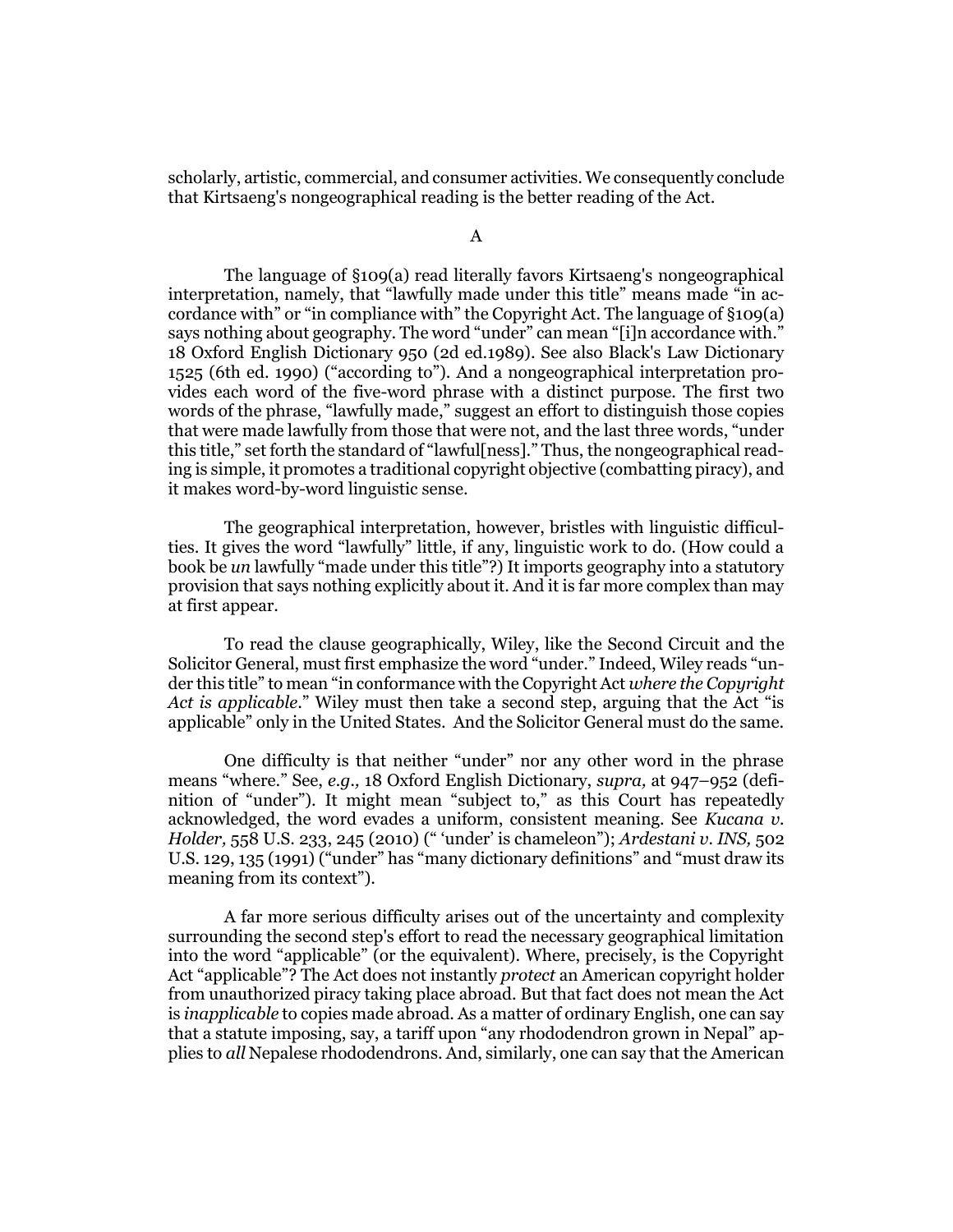Copyright Act is *applicable* to *all* pirated copies, including those printed overseas. Indeed, the Act itself makes clear that (in the Solicitor General's language) foreignprinted pirated copies are "subject to" the Act.  $§602(a)(2)$  (referring to importation of copies "the making of which either constituted an infringement of copyright, or which would have constituted an infringement of copyright if this title had been applicable").

The appropriateness of this linguistic usage is underscored by the fact that §104 of the Act itself says that works "*subject to protection under this title*" include unpublished works "without regard to the nationality or domicile of the author," and works "first published" in any one of the nearly 180 nations that have signed a copyright treaty with the United States. §§104(a), (b) (2006 ed.) (emphasis added); §101 (2006 ed., Supp. V) (defining "treaty party"); U.S. Copyright Office, Circular No. 38A, International Copyright Relations of the United States (2010). Thus, ordinary English permits us to say that the Act "applies" to an Irish manuscript lying in its author's Dublin desk drawer as well as to an original recording of a ballet performance first made in Japan and now on display in a Kyoto art gallery. Cf. 4 M. Nimmer & D. Nimmer, Copyright §17.02, pp. 17–18, 17–19 (2012) (noting that the principle that "copyright laws do not have any extraterritorial operation" "requires some qualification").

The Ninth Circuit's geographical interpretation produces still greater linguistic difficulty. As we said, that Circuit interprets the "first sale" doctrine to cover both (1) copies manufactured in the United States and (2) copies manufactured abroad but first sold in the United States with the American copyright owner's permission. [*[Denbicare U.S.A. Inc. v. Toys "R" Us, Inc.](http://www.westlaw.com/Find/Default.wl?rs=dfa1.0&vr=2.0&DB=506&FindType=Y&ReferencePositionType=S&SerialNum=1996121868&ReferencePosition=1149)*, 84 F.3d 1143, 1149–1150 (9th [Cir. 1996\).\]](http://www.westlaw.com/Find/Default.wl?rs=dfa1.0&vr=2.0&DB=506&FindType=Y&ReferencePositionType=S&SerialNum=1996121868&ReferencePosition=1149)

We can understand why the Ninth Circuit may have thought it necessary to add the second part of its definition. As we shall later describe, without some such qualification a copyright holder could prevent a buyer from domestically reselling or even giving away copies of a video game made in Japan, a film made in Germany, or a dress (with a design copyright) made in China, *even* if the copyright holder has granted permission for the foreign manufacture, importation, and an initial domestic sale of the copy. A publisher such as Wiley would be free to print its books abroad, allow their importation and sale within the United States, but prohibit students from later selling their used texts at a campus bookstore. We see no way, however, to reconcile this half-geographical/half-nongeographical interpretation with the language of the phrase, "lawfully made under this title." As a matter of English, it would seem that those five words either do cover copies lawfully made abroad or they do not.

In sum, we believe that geographical interpretations create more linguistic problems than they resolve. And considerations of simplicity and coherence tip the purely linguistic balance in Kirtsaeng's, nongeographical, favor.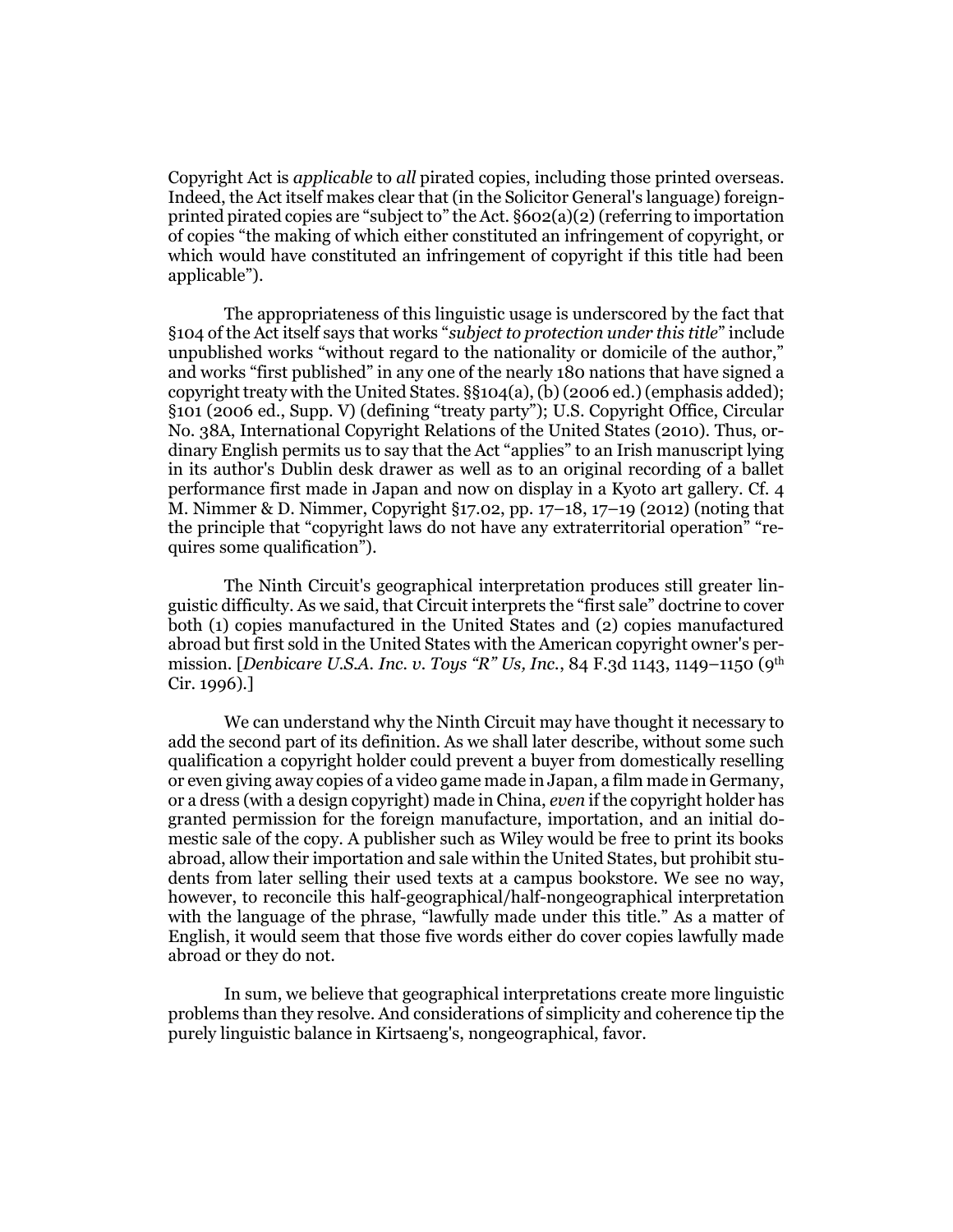Both historical and contemporary statutory context indicate that Congress, when writing the present version of [§109\(a\),](http://www.westlaw.com/Find/Default.wl?rs=dfa1.0&vr=2.0&DB=1000546&DocName=17USCAS109&FindType=L&ReferencePositionType=T&ReferencePosition=SP_8b3b0000958a4) did not have geography in mind. In respect to history, we compare [§109\(a\)'](http://www.westlaw.com/Find/Default.wl?rs=dfa1.0&vr=2.0&DB=1000546&DocName=17USCAS109&FindType=L&ReferencePositionType=T&ReferencePosition=SP_8b3b0000958a4)s present language with the language of its immediate predecessor. That predecessor said:

"[N]othing in this Act shall be deemed to forbid, prevent, or restrict the transfer of any copy of a copyrighted work *the possession of which has been lawfully obtained.*" Copyright Act of 1909, §41, 35 Stat. 1084 (emphasis added).

The predecessor says nothing about geography (and Wiley does not argue that it does). So we ask whether Congress, in changing its language implicitly *introduced* a geographical limitation that previously was lacking.

A comparison of language indicates that it did not. The predecessor says that the "first sale" doctrine protects "the transfer of any copy *the possession of which has been lawfully obtained*." The present version says that "*the owner* of a particular copy or phonorecord lawfully made under this title is entitled to sell or otherwise dispose of the possession of that copy or phonorecord." What does this change in language accomplish?

The language of the former version referred to those *who are not owners*  of a copy, but mere possessors who "lawfully obtained" a copy. The present version covers only those who are *owners* of a "lawfully made" copy. Whom does the change leave out? Who might have lawfully *obtained* a copy of a copyrighted work but not *owned* that copy? One answer is owners of movie theaters, who during the 1970's (and before) often *leased* films from movie distributors or filmmakers. Because the theater owners had "lawfully obtained" their copies, the earlier version could be read as allowing them to sell that copy, *i.e.,* it might have given them "first sale" protection. Because the theater owners were lessees, not owners, of their copies, the change in language makes clear that they (like bailees and other lessees) cannot take advantage of the "first sale" doctrine. (Those who find legislative history useful will find confirmation in, *e.g.,* House Committee on the Judiciary, Copyright Law Revision, Supplementary Report of the Register of Copyrights on the General Revision of the U.S. Copyright Law: 1965 Revision Bill, 89th Cong., 1st Sess., pt. 6, p. 30 (Comm. Print 1965) (hereinafter Copyright Law Revision) ("[W]here a person has rented a print of a motion picture from the copyright owner, he would have no right to lend, rent, sell, or otherwise dispose of the print without first obtaining the copyright owner's permission").

This objective perfectly well explains the new language of the present version, including the five words here at issue. [Section 109\(a\)](http://www.westlaw.com/Find/Default.wl?rs=dfa1.0&vr=2.0&DB=1000546&DocName=17USCAS109&FindType=L&ReferencePositionType=T&ReferencePosition=SP_8b3b0000958a4) now makes clear that a lessee of a copy will *not* receive "first sale" protection but one who *owns* a copy *will* receive "first sale" protection, *provided,* of course, that the copy was "*lawfully*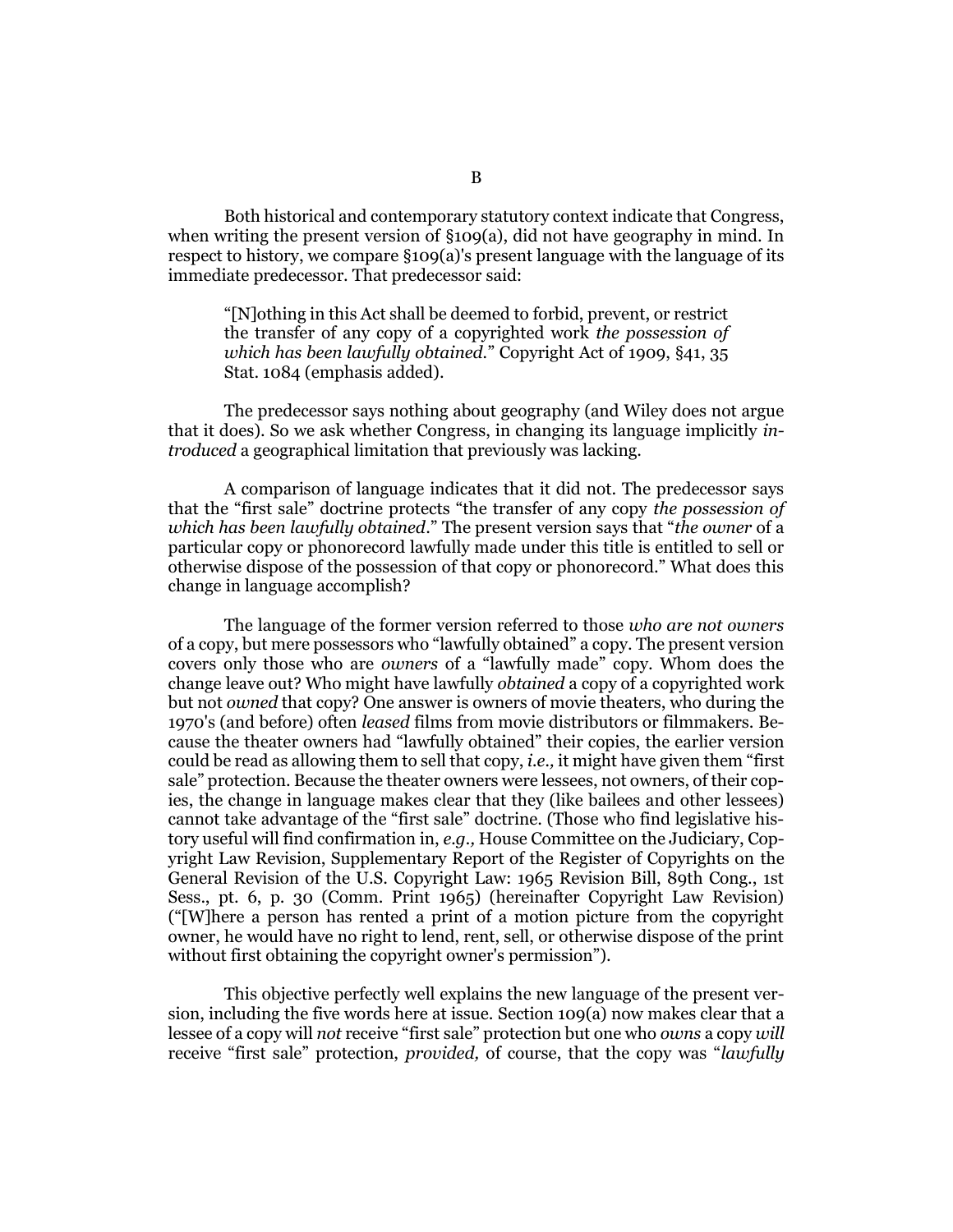*made* " and not pirated. The new language also takes into account that a copy may be "lawfully made under this title" when the copy, say of a phonorecord, comes into its owner's possession through use of a compulsory license, which "this title" provides for elsewhere, namely, in §115. Again, for those who find legislative history useful, the relevant legislative report makes this clear. [H.R.Rep. No. 94](http://www.westlaw.com/Find/Default.wl?rs=dfa1.0&vr=2.0&DB=0100014&FindType=Y&SerialNum=0100747631)–1476, p. [79 \(1976\), 1976](http://www.westlaw.com/Find/Default.wl?rs=dfa1.0&vr=2.0&DB=0100014&FindType=Y&SerialNum=0100747631) U.S.C.C.A.N. 5659, 5693 ("For example, any resale of an illegally 'pirated' phonorecord would be an infringement, but the disposition of a phonorecord legally made under the compulsory licensing provisions of section 115 would not").

Other provisions of the present statute also support a nongeographical interpretation. For one thing, the statute phases out the "manufacturing clause," a clause that appeared in earlier statutes and had limited importation of many copies (of copyrighted works) printed outside the United States. §601, 90 Stat. 2588 ("Prior to July 1, 1982 ... the importation into or public distribution in the United States of copies of a work consisting preponderantly of nondramatic literary material ... is prohibited unless the portions consisting of such material have been manufactured in the United States or Canada"). The phasing out of this clause sought to equalize treatment of copies manufactured in America and copies manufactured abroad..

The "equal treatment" principle, however, is difficult to square with a geographical interpretation of the "first sale" clause that would grant the holder of an American copyright (perhaps a foreign national, see *supra,* at 1359) permanent control over the American distribution chain (sales, resales, gifts, and other distribution) in respect to copies printed abroad but not in respect to copies printed in America. And it is particularly difficult to believe that Congress would have sought this unequal treatment while saying nothing about it and while, in a related clause (the manufacturing phase-out), seeking the opposite kind of policy goal. Cf. *[Golan](http://www.westlaw.com/Find/Default.wl?rs=dfa1.0&vr=2.0&DB=708&FindType=Y&ReferencePositionType=S&SerialNum=2026877422&ReferencePosition=893)  [v. Holder,](http://www.westlaw.com/Find/Default.wl?rs=dfa1.0&vr=2.0&DB=708&FindType=Y&ReferencePositionType=S&SerialNum=2026877422&ReferencePosition=893)* 565 U.S. \_\_\_, [\\_\\_\\_, 132 S.Ct. 873, 893 \(2012\)](http://www.westlaw.com/Find/Default.wl?rs=dfa1.0&vr=2.0&DB=708&FindType=Y&ReferencePositionType=S&SerialNum=2026877422&ReferencePosition=893) (Congress has moved from a copyright regime that, prior to 1891, entirely excluded foreign works from U.S. copyright protection to a regime that now "ensure[s] that most works, whether foreign or domestic, would be *governed by the same legal regime* " (emphasis added)). …

C

A relevant canon of statutory interpretation favors a nongeographical reading. "[W]hen a statute covers an issue previously governed by the common law," we must presume that "Congress intended to retain the substance of the common law." *[Samantar v. Yousuf,](http://www.westlaw.com/Find/Default.wl?rs=dfa1.0&vr=2.0&DB=708&FindType=Y&ReferencePositionType=S&SerialNum=2022190725&ReferencePosition=2289)* [560 U.S. \\_\\_\\_, \\_\\_\\_](http://www.westlaw.com/Find/Default.wl?rs=dfa1.0&vr=2.0&DB=708&FindType=Y&ReferencePositionType=S&SerialNum=2022190725&ReferencePosition=2289) n. 13 (2010). See also *[Isbrandtsen](http://www.westlaw.com/Find/Default.wl?rs=dfa1.0&vr=2.0&DB=708&FindType=Y&SerialNum=1952117676)  [Co. v. Johnson,](http://www.westlaw.com/Find/Default.wl?rs=dfa1.0&vr=2.0&DB=708&FindType=Y&SerialNum=1952117676)* [343 U.S. 779, 783](http://www.westlaw.com/Find/Default.wl?rs=dfa1.0&vr=2.0&DB=708&FindType=Y&SerialNum=1952117676) (1952) ("Statutes which invade the common law ... are to be read with a presumption favoring the retention of long-established and familiar principles, except when a statutory purpose to the contrary is evident").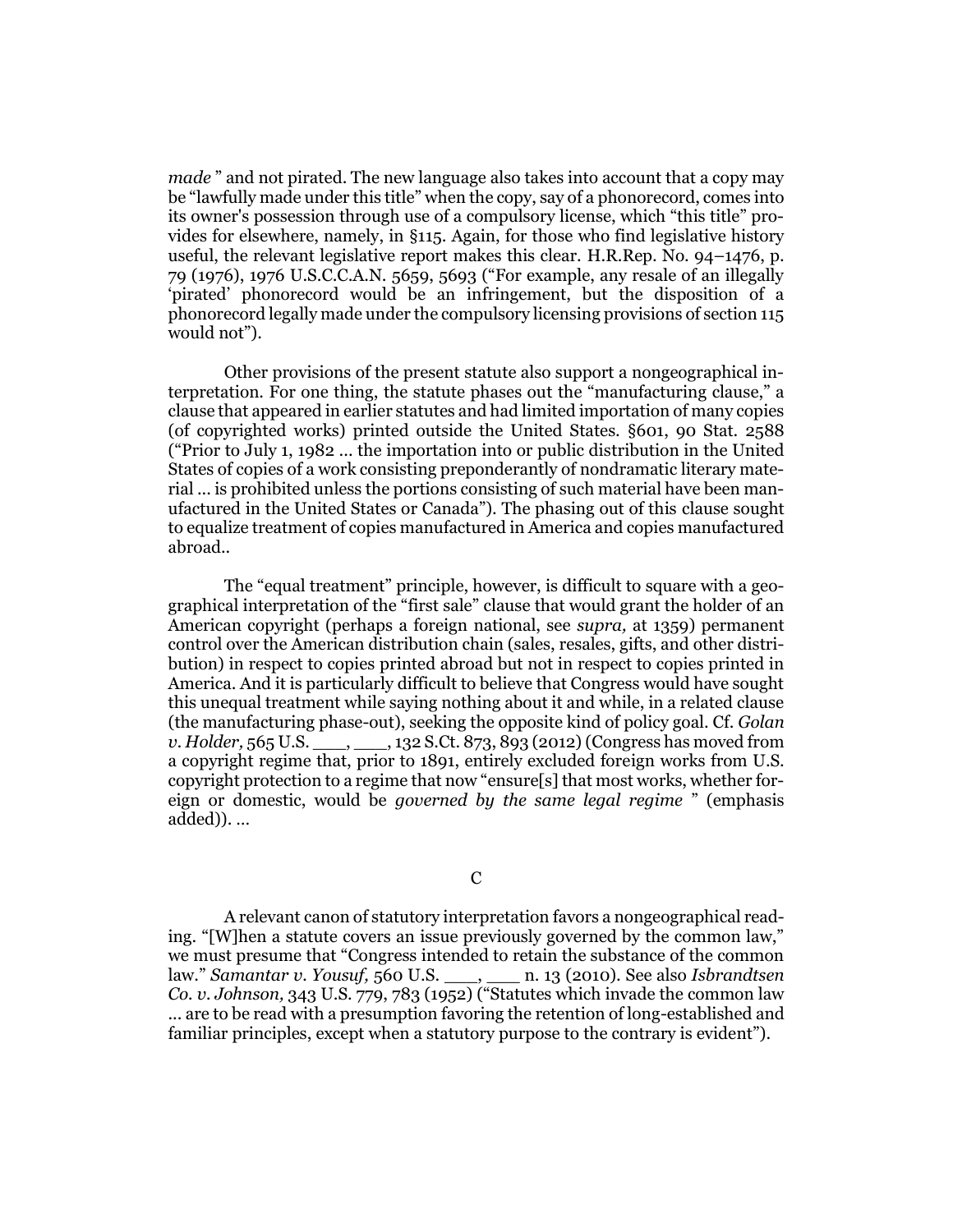The "first sale" doctrine is a common-law doctrine with an impeccable historic pedigree. In the early 17th century Lord Coke explained the common law's refusal to permit restraints on the alienation of chattels. Referring to Littleton, who wrote in the 15th century, Lord Coke wrote:

"[If] a man be possessed of ... a horse, or of any other chattell ... and give or sell his whole interest ... therein upon condition that the Donee or Vendee shall not alien[ate] the same, the [condition] is voi[d], because his whole interest ... is out of him, so as he hath no possibilit[y] of a Reverter, and it is against Trade and Traffi[c], and bargaining and contracting betwee[n] man and man: and it is within the reason of our Author that it should ouster him of all power given to him." 1 E. Coke, Institutes of the Laws of England §360, p. 223 (1628).

A law that permits a copyright holder to control the resale or other disposition of a chattel once sold is similarly "against Trade and  $Traff[c]$ , and bargaining and contracting." *Ibid.*

With these last few words, Coke emphasizes the importance of leaving buyers of goods free to compete with each other when reselling or otherwise disposing of those goods. American law too has generally thought that competition, including freedom to resell, can work to the advantage of the consumer. See, *e.g., [Leegin](http://www.westlaw.com/Find/Default.wl?rs=dfa1.0&vr=2.0&DB=708&FindType=Y&SerialNum=2012562227)  [Creative Leather Products, Inc. v. PSKS, Inc.,](http://www.westlaw.com/Find/Default.wl?rs=dfa1.0&vr=2.0&DB=708&FindType=Y&SerialNum=2012562227)* [551 U.S. 877, 886](http://www.westlaw.com/Find/Default.wl?rs=dfa1.0&vr=2.0&DB=708&FindType=Y&SerialNum=2012562227) (2007) (restraints with "manifestly anticompetitive effects" are *per se* illegal; others are subject to the rule of reason (internal quotation marks omitted)); 1 P. Areeda & H. Hovenkamp, Antitrust Law ¶ 100, p. 4 (3d ed. 2006) ("[T]he principal objective of antitrust policy is to maximize consumer welfare by encouraging firms to behave competitively").

The "first sale" doctrine also frees courts from the administrative burden of trying to enforce restrictions upon difficult-to-trace, readily movable goods. And it avoids the selective enforcement inherent in any such effort. Thus, it is not surprising that for at least a century the "first sale" doctrine has played an important role in American copyright law. See *Bobbs–[Merrill Co. v. Straus,](http://www.westlaw.com/Find/Default.wl?rs=dfa1.0&vr=2.0&DB=708&FindType=Y&SerialNum=1908100341)* [210 U.S. 339](http://www.westlaw.com/Find/Default.wl?rs=dfa1.0&vr=2.0&DB=708&FindType=Y&SerialNum=1908100341) (1908); Copyright Act of 1909, §41, 35 Stat. 1084. See also Copyright Law Revision, Further Discussions and Comments on Preliminary Draft for Revised U.S. Copyright Law, 88th Cong., 2d Sess., pt. 4, p. 212 (Comm. Print 1964) (Irwin Karp of Authors' League of America expressing concern for "the very basic concept of copyright law that, once you've sold a copy legally, you can't restrict its resale").

The common-law doctrine makes no geographical distinctions; nor can we find any in *Bobbs–[Merrill](http://www.westlaw.com/Find/Default.wl?rs=dfa1.0&vr=2.0&FindType=Y&SerialNum=1908100341)* (where this Court first applied the "first sale" doctrine) or i[n §109\(a\)'s](http://www.westlaw.com/Find/Default.wl?rs=dfa1.0&vr=2.0&DB=1000546&DocName=17USCAS109&FindType=L&ReferencePositionType=T&ReferencePosition=SP_8b3b0000958a4) predecessor provision, which Congress enacted a year later. Rather, as the Solicitor General acknowledges, "a straightforward application of *[Bobbs](http://www.westlaw.com/Find/Default.wl?rs=dfa1.0&vr=2.0&FindType=Y&SerialNum=1908100341)– [Merrill](http://www.westlaw.com/Find/Default.wl?rs=dfa1.0&vr=2.0&FindType=Y&SerialNum=1908100341)*" would not preclude the "first sale" defense from applying to authorized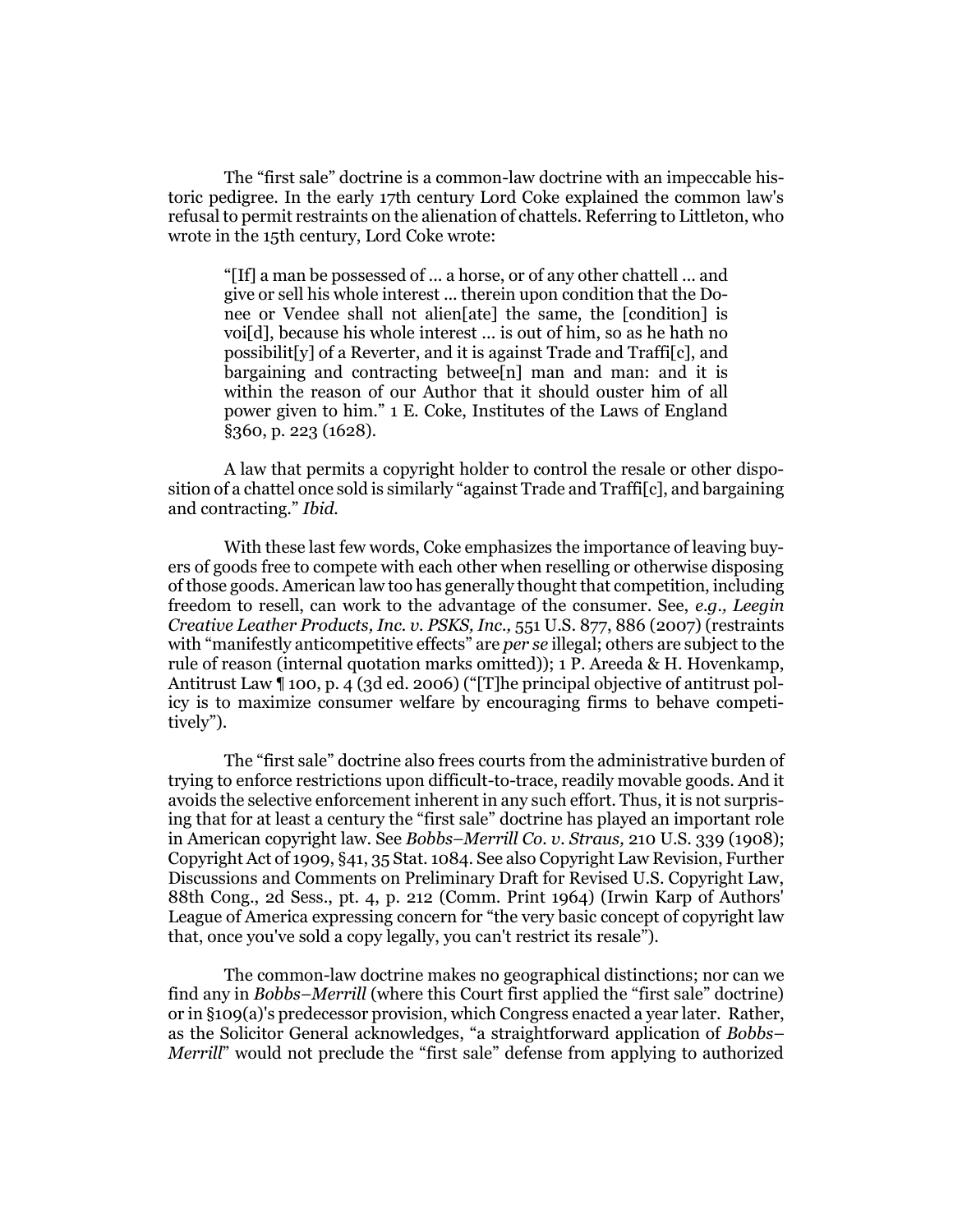copies made overseas. And we can find no language, context, purpose, or history that would rebut a "straightforward application" of that doctrine here.

\* \* \*

## D

Associations of libraries, used-book dealers, technology companies, consumer-goods retailers, and museums point to various ways in which a geographical interpretation would fail to further basic constitutional copyright objectives, in particular "promot[ing] the Progress of Science and useful Arts." [U.S. Const., Art.](http://www.westlaw.com/Find/Default.wl?rs=dfa1.0&vr=2.0&DB=1000546&DocName=USCOARTIS8CL8&FindType=L)  [I, §8, cl. 8.](http://www.westlaw.com/Find/Default.wl?rs=dfa1.0&vr=2.0&DB=1000546&DocName=USCOARTIS8CL8&FindType=L)

The American Library Association tells us that library collections contain at least 200 million books published abroad (presumably, many were first published in one of the nearly 180 copyright-treaty nations and enjoy American copyright protection under [17 U.S.C. §104\)](http://www.westlaw.com/Find/Default.wl?rs=dfa1.0&vr=2.0&DB=1000546&DocName=17USCAS104&FindType=L); that many others were first published in the United States but printed abroad because of lower costs; and that a geographical interpretation will likely require the libraries to obtain permission (or at least create significant uncertainty) before circulating or otherwise distributing these books.

How, the American Library Association asks, are the libraries to obtain permission to distribute these millions of books? How can they find, say, the copyright owner of a foreign book, perhaps written decades ago? They may not know the copyright holder's present address. And, even where addresses can be found, the costs of finding them, contacting owners, and negotiating may be high indeed. Are the libraries to stop circulating or distributing or displaying the millions of books in their collections that were printed abroad?

Used-book dealers tell us that, from the time when Benjamin Franklin and Thomas Jefferson built commercial and personal libraries of foreign books, American readers have bought used books published and printed abroad. The dealers say that they have "operat[ed] ... for centuries" under the assumption that the "first sale" doctrine applies. But under a geographical interpretation a contemporary tourist who buys, say, at Shakespeare and Co. (in Paris), a dozen copies of a foreign book for American friends might find that she had violated the copyright law. The used-book dealers cannot easily predict what the foreign copyright holder may think about a reader's effort to sell a used copy of a novel. And they believe that a geographical interpretation will injure a large portion of the used-book business.

Technology companies tell us that "automobiles, microwaves, calculators, mobile phones, tablets, and personal computers" contain copyrightable software programs or packaging. Many of these items are made abroad with the American copyright holder's permission and then sold and imported (with that permission) to the United States. A geographical interpretation would prevent the resale of, say,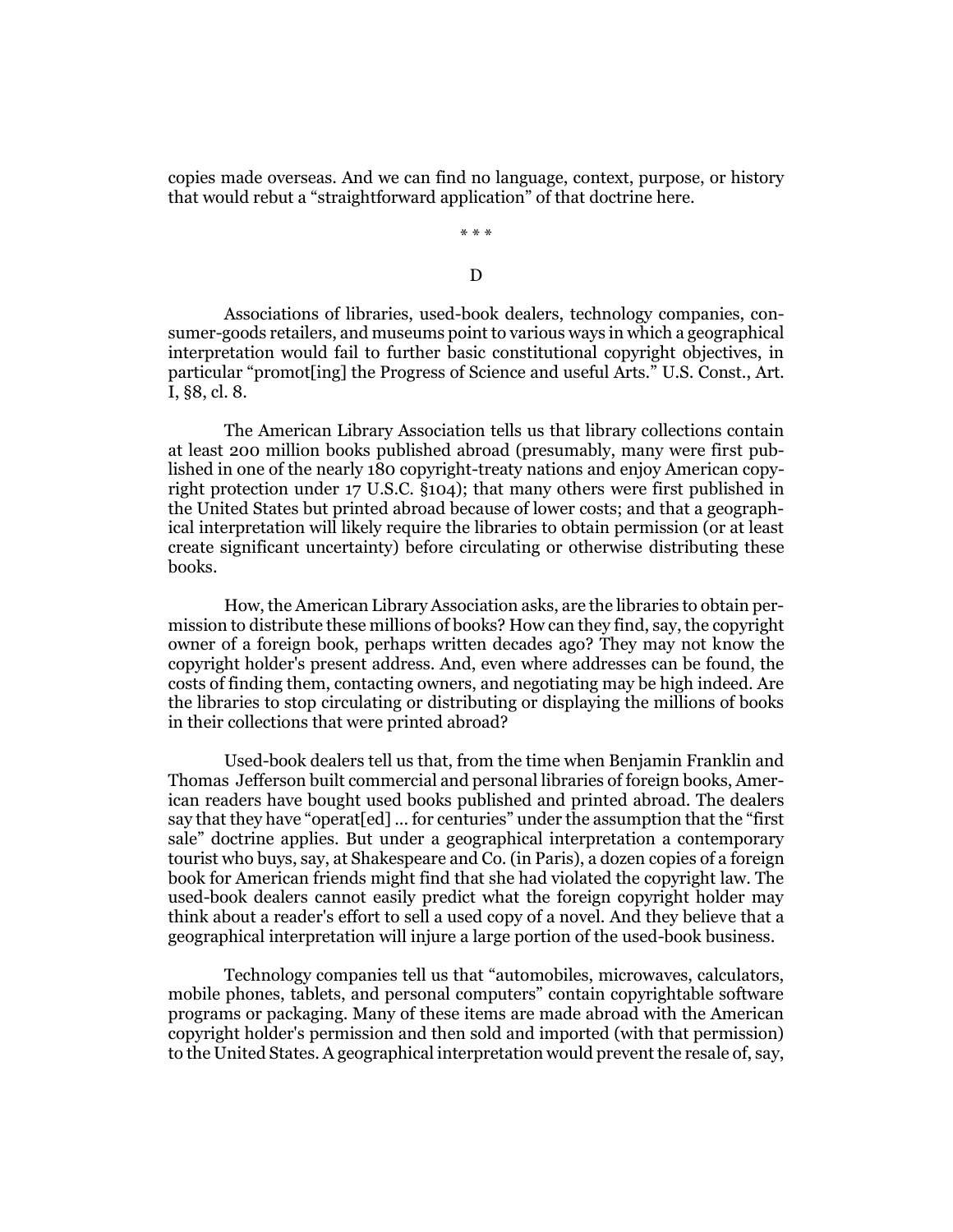a car, without the permission of the holder of each copyright on each piece of copyrighted automobile software. Yet there is no reason to believe that foreign auto manufacturers regularly obtain this kind of permission from their software component suppliers, and Wiley did not indicate to the contrary when asked. Without that permission a foreign car owner could not sell his or her used car.

Retailers tell us that over \$2.3 trillion worth of foreign goods were imported in 2011. American retailers buy many of these goods after a first sale abroad. And, many of these items bear, carry, or contain copyrighted "packaging, logos, labels, and product inserts and instructions for [the use of] everyday packaged goods from floor cleaners and health and beauty products to breakfast cereals." The retailers add that American sales of more traditional copyrighted works, "such as books, recorded music, motion pictures, and magazines" likely amount to over \$220 billion. … A geographical interpretation would subject many, if not all, of them to the disruptive impact of the threat of infringement suits.

Art museum directors ask us to consider their efforts to display foreignproduced works by, say, Cy Twombly, Rene Magritte, Henri Matisse, Pablo Picasso, and others. A geographical interpretation, they say, would require the museums to obtain permission from the copyright owners before they could display the work—even if the copyright owner has already sold or donated the work to a foreign museum. What are the museums to do, they ask, if the artist retained the copyright, if the artist cannot be found, or if a group of heirs is arguing about who owns which copyright?

These examples, and others previously mentioned, help explain *why* Lord Coke considered the "first sale" doctrine necessary to protect "Trade and Traffi[c], and bargaining and contracting," and they help explain *why* American copyright law has long applied that doctrine.

Neither Wiley nor any of its many *amici* deny that a geographical interpretation could bring about these "horribles"—at least in principle. Rather, Wiley essentially says that the list is artificially invented. It points out that a federal court first adopted a geographical interpretation more than 30 years ago. *[CBS, Inc. v.](http://www.westlaw.com/Find/Default.wl?rs=dfa1.0&vr=2.0&DB=345&FindType=Y&ReferencePositionType=S&SerialNum=1983139933&ReferencePosition=49)  [Scorpio Music Distributors, Inc.,](http://www.westlaw.com/Find/Default.wl?rs=dfa1.0&vr=2.0&DB=345&FindType=Y&ReferencePositionType=S&SerialNum=1983139933&ReferencePosition=49)* [569 F.Supp. 47, 49 \(E.D.](http://www.westlaw.com/Find/Default.wl?rs=dfa1.0&vr=2.0&DB=345&FindType=Y&ReferencePositionType=S&SerialNum=1983139933&ReferencePosition=49) Pa.1983), summarily aff'd, [738 F.2d 424 \(3d Cir.](http://www.westlaw.com/Find/Default.wl?rs=dfa1.0&vr=2.0&DB=350&FindType=Y&SerialNum=1984229293) 1984) (table). Yet, it adds, these problems have not occurred. Why not? Because, says Wiley, the problems and threats are purely theoretical; they are unlikely to reflect reality.

We are less sanguine. For one thing, the law has not been settled for long in Wiley's favor. The Second Circuit, in its decision below, is the first Court of Appeals to adopt a purely geographical interpretation. … And other courts have hesitated to adopt, and have cast doubt upon, the validity of the geographical interpretation. *[Pearson Educ., Inc. v. Liu,](http://www.westlaw.com/Find/Default.wl?rs=dfa1.0&vr=2.0&DB=4637&FindType=Y&SerialNum=2019893154)* 656 F. Supp. [2d 407 \(S.D.N.Y.](http://www.westlaw.com/Find/Default.wl?rs=dfa1.0&vr=2.0&DB=4637&FindType=Y&SerialNum=2019893154) 2009); *[Red](http://www.westlaw.com/Find/Default.wl?rs=dfa1.0&vr=2.0&DB=0000999&FindType=Y&SerialNum=1989139544)– [Baron Franklin Park, Inc. v. Taito Corp.,](http://www.westlaw.com/Find/Default.wl?rs=dfa1.0&vr=2.0&DB=0000999&FindType=Y&SerialNum=1989139544)* No. 88–0156–[A, 1988 WL 167344, \\*3](http://www.westlaw.com/Find/Default.wl?rs=dfa1.0&vr=2.0&DB=0000999&FindType=Y&SerialNum=1989139544)   $(E.D. Va. 1988)$ , rev'd on other grounds,  $883$  F.2d 275 (4<sup>th</sup> Cir. 1989).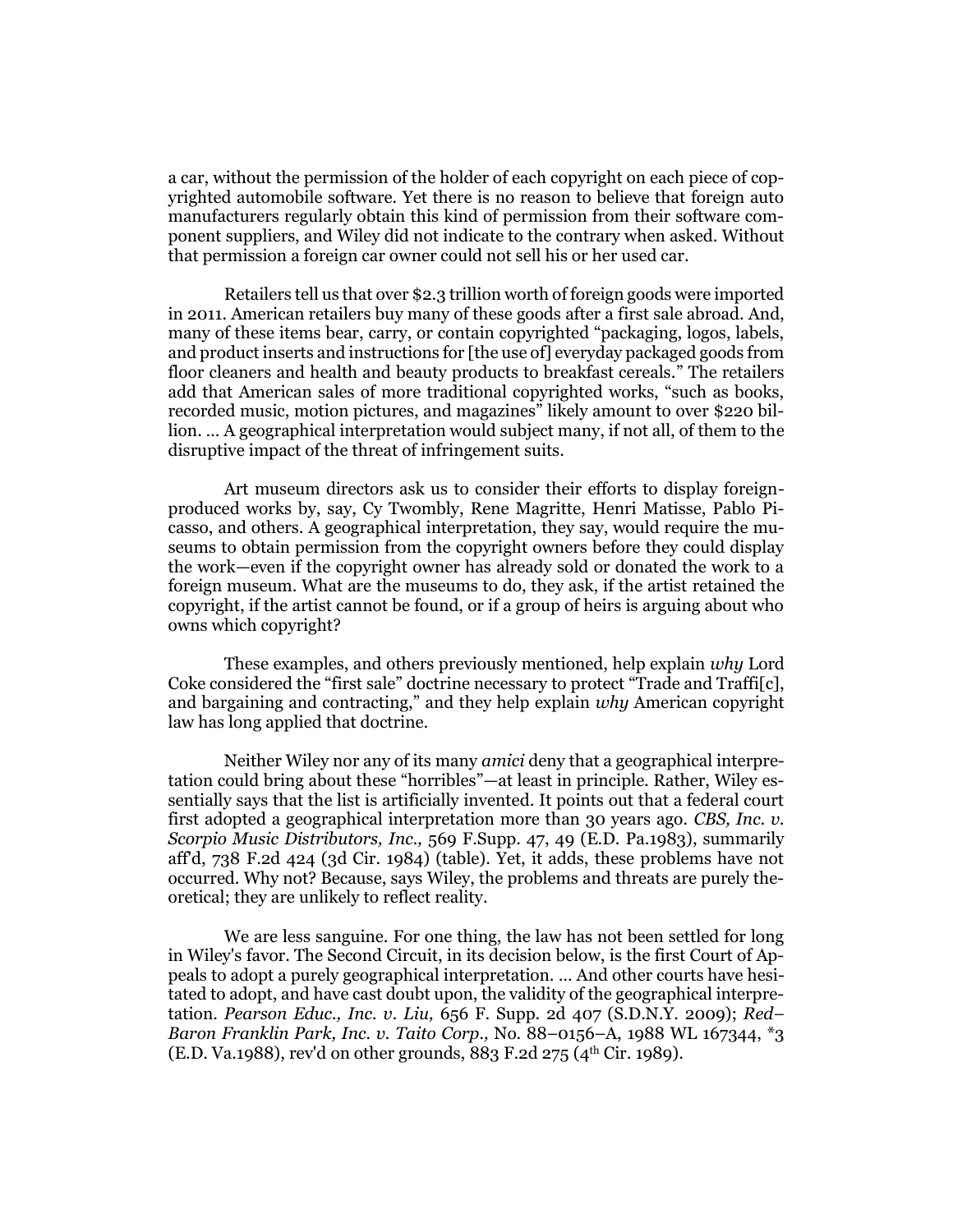For another thing, reliance upon the "first sale" doctrine is deeply embedded in the practices of those, such as booksellers, libraries, museums, and retailers, who have long relied upon its protection. Museums, for example, are not in the habit of asking their foreign counterparts to check with the heirs of copyright owners before sending, *e.g.,* a Picasso on tour. That inertia means a dramatic change is likely necessary before these institutions, instructed by their counsel, would begin to engage in the complex permission-verifying process that a geographical interpretation would demand. And this Court's adoption of the geographical interpretation could provide that dramatic change. …

Finally, the fact that harm has proved limited so far may simply reflect the reluctance of copyright holders so far to assert geographically based resale rights. They may decide differently if the law is clarified in their favor. Regardless, a copyright law that can work in practice only if unenforced is not a sound copyright law. It is a law that would create uncertainty, would bring about selective enforcement, and, if widely unenforced, would breed disrespect for copyright law itself.

Thus, we believe that the practical problems that petitioner and his *amici* have described are too serious, too extensive, and too likely to come about for us to dismiss them as insignificant—particularly in light of the ever-growing importance of foreign trade to America. See The World Bank, Imports of goods and services (% of GDP) (imports in 2011 18% of U.S. gross domestic product compared to 11% in 1980), online at http:// data. worldbank. org/ indicator/ NE. IMP. GNFS. ZS? (as visited Mar. 15, 2013, and available in Clerk of Court's case file). The upshot is that copyright-related consequences along with language, context, and interpretive canons argue strongly against a geographical interpretation of [§109\(a\).](http://www.westlaw.com/Find/Default.wl?rs=dfa1.0&vr=2.0&DB=1000546&DocName=17USCAS109&FindType=L&ReferencePositionType=T&ReferencePosition=SP_8b3b0000958a4)

III

\* \* \*

Wiley and the dissent claim that a nongeographical interpretation will make it difficult, perhaps impossible, for publishers (and other copyright holders) to divide foreign and domestic markets. We concede that is so. A publisher may find it more difficult to charge different prices for the same book in different geographic markets. But we do not see how these facts help Wiley, for we can find no basic principle of copyright law that suggests that publishers are especially entitled to such rights.

The Constitution describes the nature of American copyright law by providing Congress with the power to "secur[e]" to "[a]uthors" "for limited [t]imes" the "*exclusive [r]ight to their* ... *[w]ritings*." [Art. I, §8, cl. 8.](http://www.westlaw.com/Find/Default.wl?rs=dfa1.0&vr=2.0&DB=1000546&DocName=USCOARTIS8CL8&FindType=L) The Founders, too, discussed the need to grant an author a limited right to exclude competition. Compare Letter from Thomas Jefferson to James Madison (July 31, 1788), in 13 Papers of